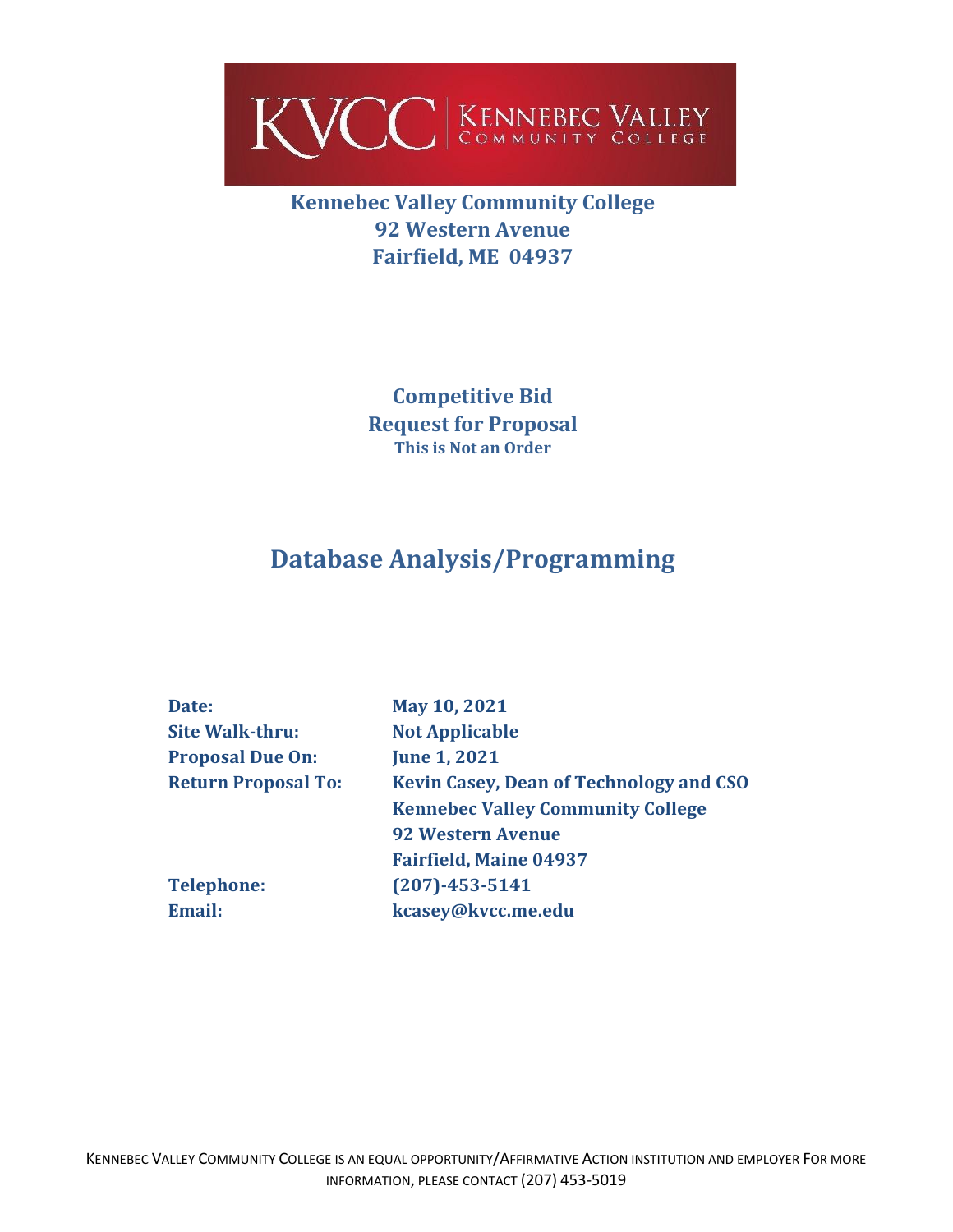## **Competitive Bid Request for Proposal**

Database Analysis/Programming

| <b>Table of Contents</b> |  |
|--------------------------|--|
|--------------------------|--|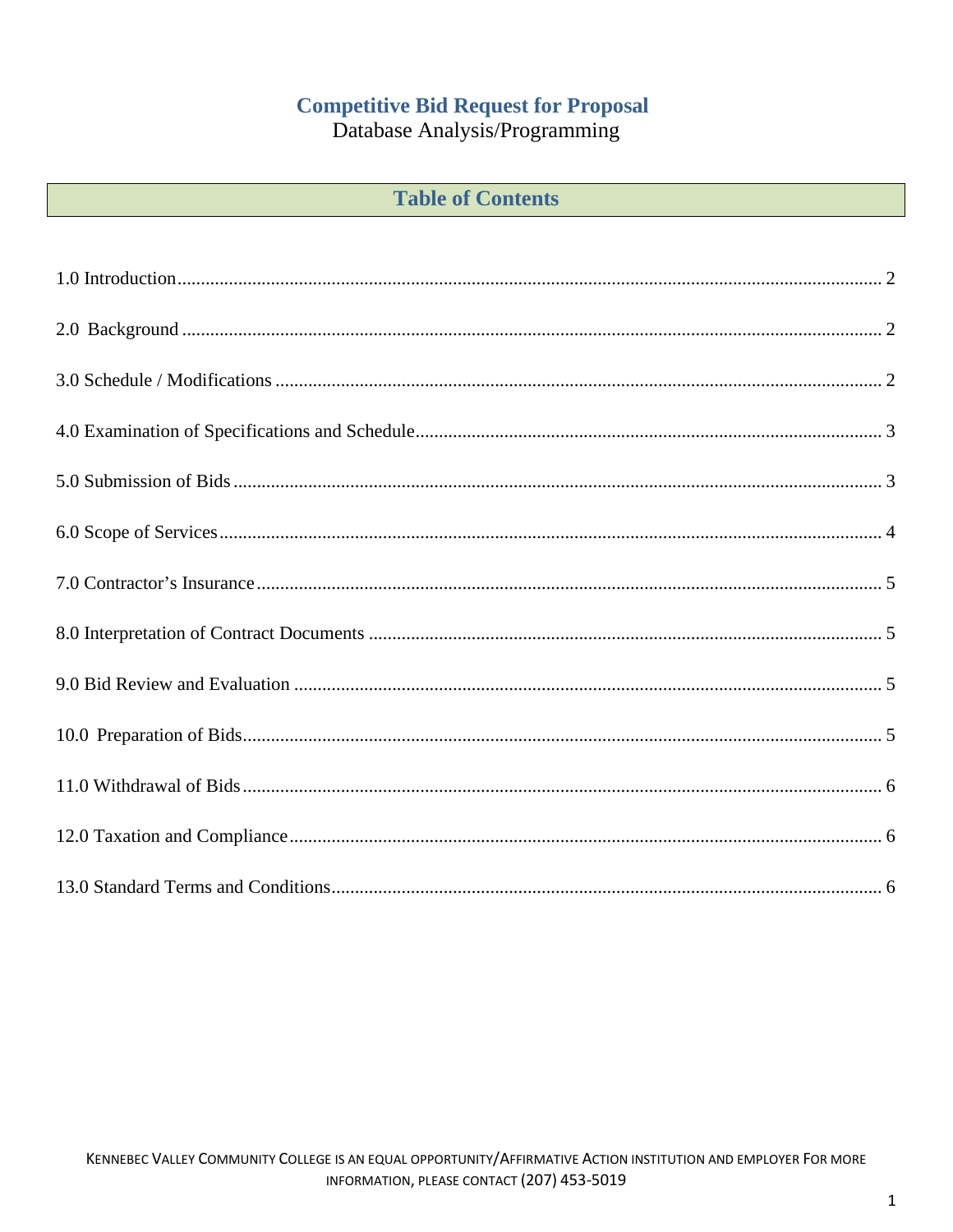

## **Competitive Bid Request for Proposal Database Analysis/Programming**

#### <span id="page-2-0"></span>**1.0 Introduction**

Kennebec Valley Community College (KVCC) is requesting proposals from experienced and qualified companies to provide database analysis, programming, maintenance and general support for its several databases and database systems and applications. Most of these systems are SQL-based, and many integrate and interact with each other and with other College systems to provide a range of functionality.

The goal of this project is to augment the College's Information Technology (IT) with database expertise and knowledge that will provide:

- Appropriate weekly and monthly database support and maintenance in line with industry standards and best practices, including scheduled backups and updates
- "Break/fix" database support based upon IT and other staff created support tickets
- Support for the creation and implementation of various reports using the native reporting features and structures of the College's database systems
- Limited end-user database training as part of support requests
- Special project support for new database applications and integrations

A detailed explanation of the scope and specifications is contained in **Section 6.0, Scope of Services**. Preference will be given to the proposals conforming to the specifications provided; however, alternate recommendations may be considered. If a vendor chooses to make inquiries on the specifications provided, the rules set forth in **Section 8.0, Interpretation of Contract Documents**, apply. KVCC reserves the right to accept or reject any or all of the proposals received, in part or in whole.

#### <span id="page-2-1"></span>**2.0 Background**

<span id="page-2-2"></span>Kennebec Valley Community College (KVCC) is a comprehensive community college offering technical, career, and transfer education in addition to customized training for businesses and industries in Kennebec, Somerset, Waldo and Knox Counties. The College is located on two campuses in mid-Maine: a 70-acre main campus in Fairfield, Maine, and a 600-acre Harold Alfond Campus, located seven miles north of the Fairfield campus on U.S. Route 201 in Hinckley, Maine.

The College's primary database environment consists of:

- An SQL-based student information system/enterprise resource planning system called Jenzabar J1
- An adjunct, Web-based portal system to Jenzabar EX called "JICS," which serves as a generic text and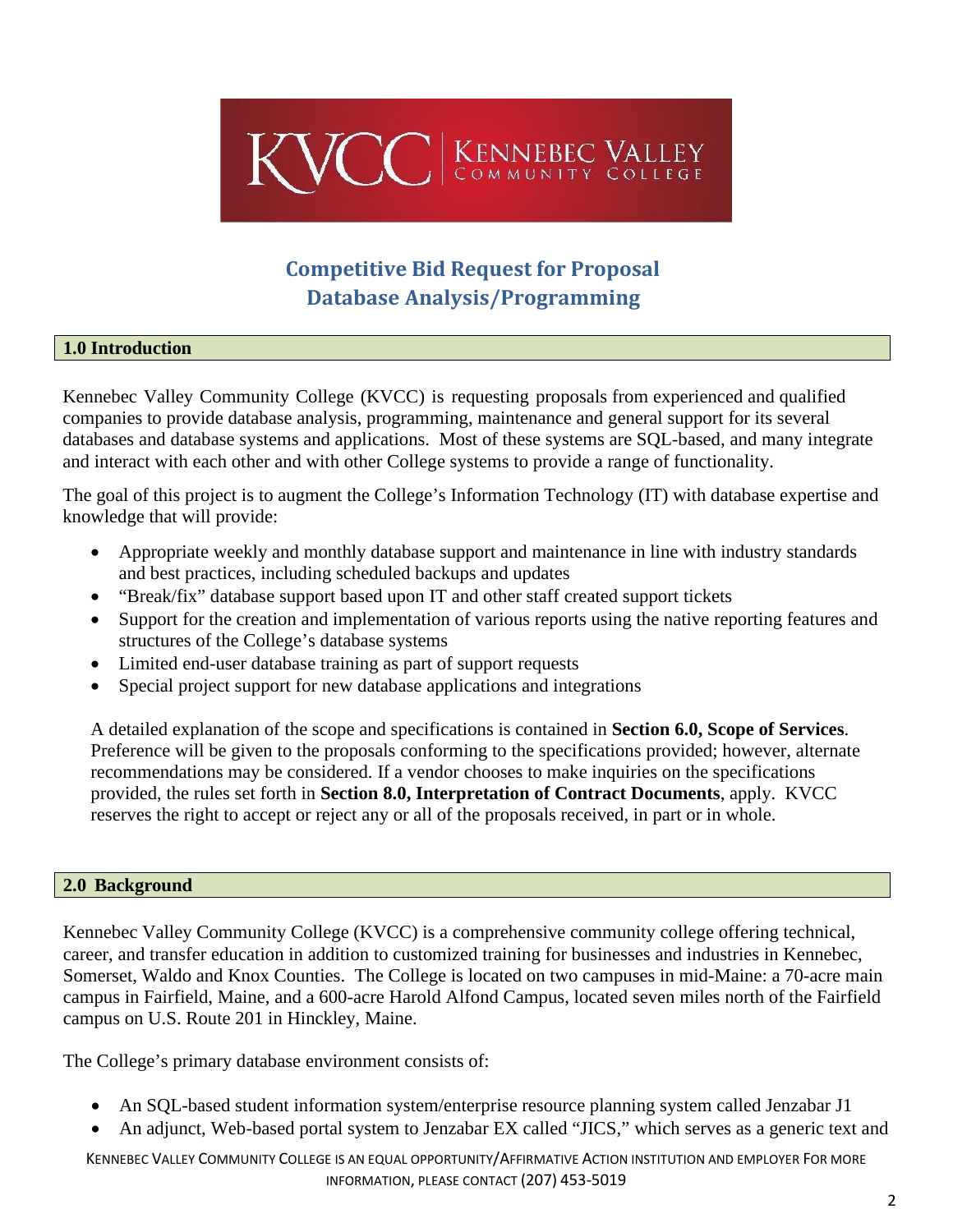media repository for all members of the Kennebec Valley Community, and also provides access to Jenzabar data through various reports and "applets"

- A Wordpress content management system (CMS) used to manage the College's web site and provide ERP data to the public data through several API connections
- Microsoft's Active Directory and Azure database systems, used to manage network users and devices
- Microsoft's Offce365 suite of applications, including email
- A Microsoft Sharepoint server and related content
- A learning management system (LMS) called Brightspace

These systems are integrated in specific ways to provide efficiencies and data integrity across the College's database landscape. Some examples:

- Courses in Brightspace are automatically populated with student and instructor data from the Jenzabar system, based upon enrollment information
- Email accounts for all Community members are automatically generated when their Active Directory accounts are made
- Portal access is granted to students when their status changes from prospective student to student

#### **3.0 Schedule / Modifications**

| <b>Description</b>            | Day/Date       | <b>Time</b>    |
|-------------------------------|----------------|----------------|
| <b>RFP</b> Issued             | May 10, 2021   |                |
| Site Walkthrough              | Not Applicable |                |
| Proposals Due On              | June 1, 2021   | $3:00$ P.M. ET |
| Award Decision & Notification | June 7, 2021   | $3:00$ P.M. ET |

## <span id="page-3-0"></span>**4.0 Examination of Specifications and Schedule**

Each bidder or authorized agent is expected to examine the bid specifications, contract documents and all other instructions pertaining to this RFP. Failure to do so will be at the bidder's own risk, and the bidder cannot secure relief on the plea of error in the bid. KVCC reserves the right to accept or reject any and all bids in part or in whole.

#### <span id="page-3-1"></span>**5.0 Submission of Bids**

The Proposal, which must be signed by a person having proper authority to legally obligate the offering company, along with any additional supporting material, **must be received no later than June 1, 2021 by 3:00 p.m. (ET)**.

All proposals are to be marked "Database Analysis/Programming" and mailed to:

Kevin Casey Dean of Technology & CSO Kennebec Valley Community College 92 Western Avenue Fairfield, ME 04937

Proposals may also be e-mailed to: [kcasey@kvcc.me.edu,](mailto:kcasey@kvcc.me.edu) with the subject line "Database" Analysis/Programming"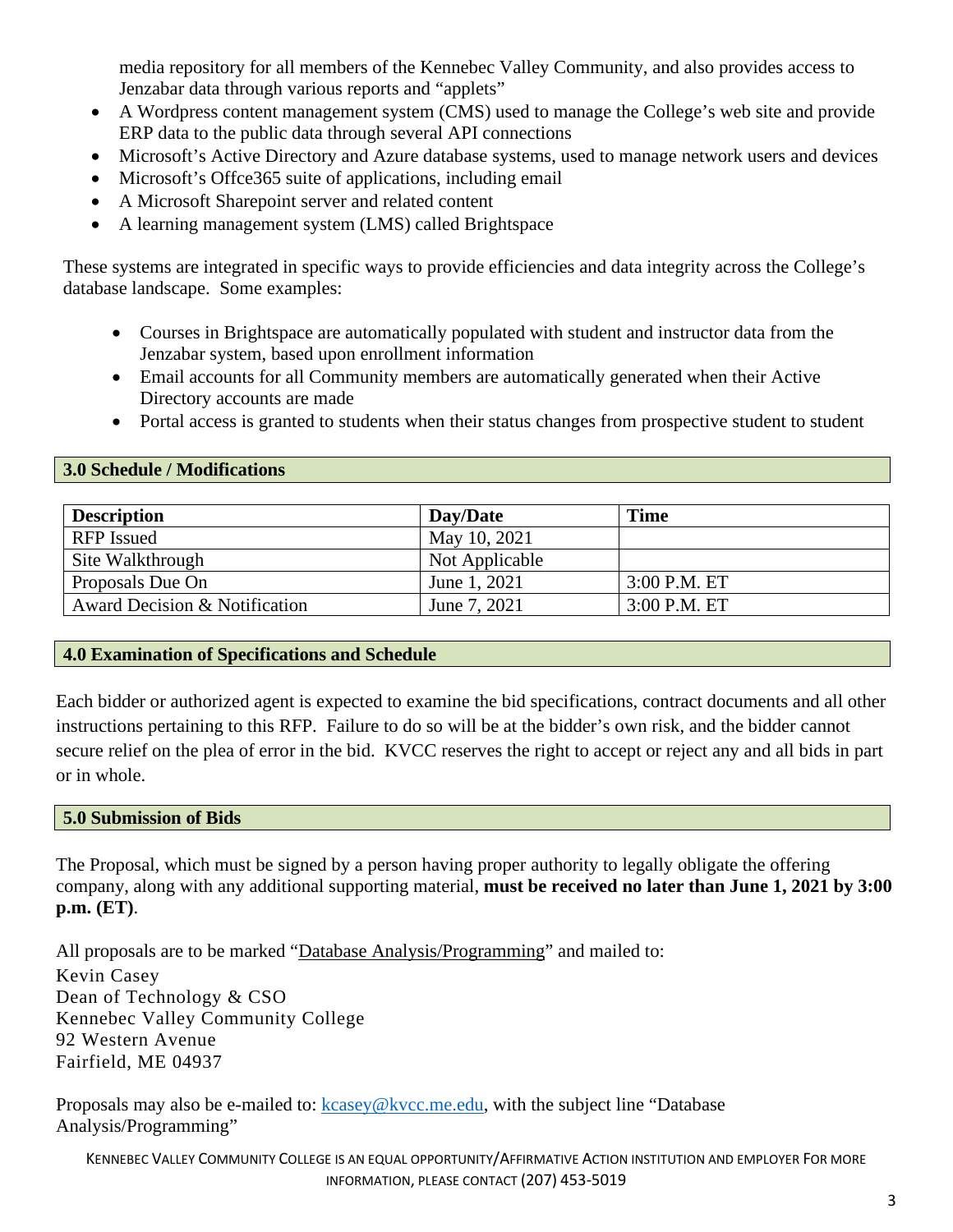#### <span id="page-4-0"></span>**6.0 Scope of Services**

The Scope of Services set forth in this Request for Proposal (RFP) represents an outline of the services the College anticipates the successful proposer to perform and is presented for the primary purpose of allowing the College to compare proposals. The precise scope of services shall be negotiated between the College and the successful Proposer.

The Contractor must be currently in the business of Database Analysis & Programming and be capable of providing these services to meet the needs of KVCC.

## **6.1 Scope**

The successful Proposer will offer a weekly database support arrangement which will serve as the College's primary, de facto database staffing solution.

The College is seeking:

- Two full work days of eight hours each, each week while school is in session, for a total of 16 hours per week
- As health and safety conditions allow, at least one of these days will be an on-site day, allowing for face-to-face interactions with IT and other College employees
- Potential, occasional assistance beyond this 16-hour week for special database project work, requested by the College with at least a week's advance notice
- Emergency support for database failure or problems which constitute a significant impediment to College workflows; response to College requests for emergency assistance will be provided within 24 hours, independent of the scheduled 16-hours per week

The College is also seeking a database partner with experience working:

- In a higher education environment
- With an SQL-based student information system, with preference given to those with specific knowledge of Jenzabar J1
- In a Microsoft network environment
- With a modern, approval-driven CMS
- With an SQL-based LMS, with preference given to those with specific knowledge of Brightspace

The College will provide:

- An appropriate workspace for the successful Proposer's employee(s)
- A dedicated telephone for this employee
- Access to and training related to the College's Help Desk system

The College will **not** provide:

- Hardware such as a desktop or laptop computer
- Any software beyond remote or Web-based access to the College's database or database-related systems and software
- Any travel related to accessing either of the College's campuses, in Hinckley or Fairfield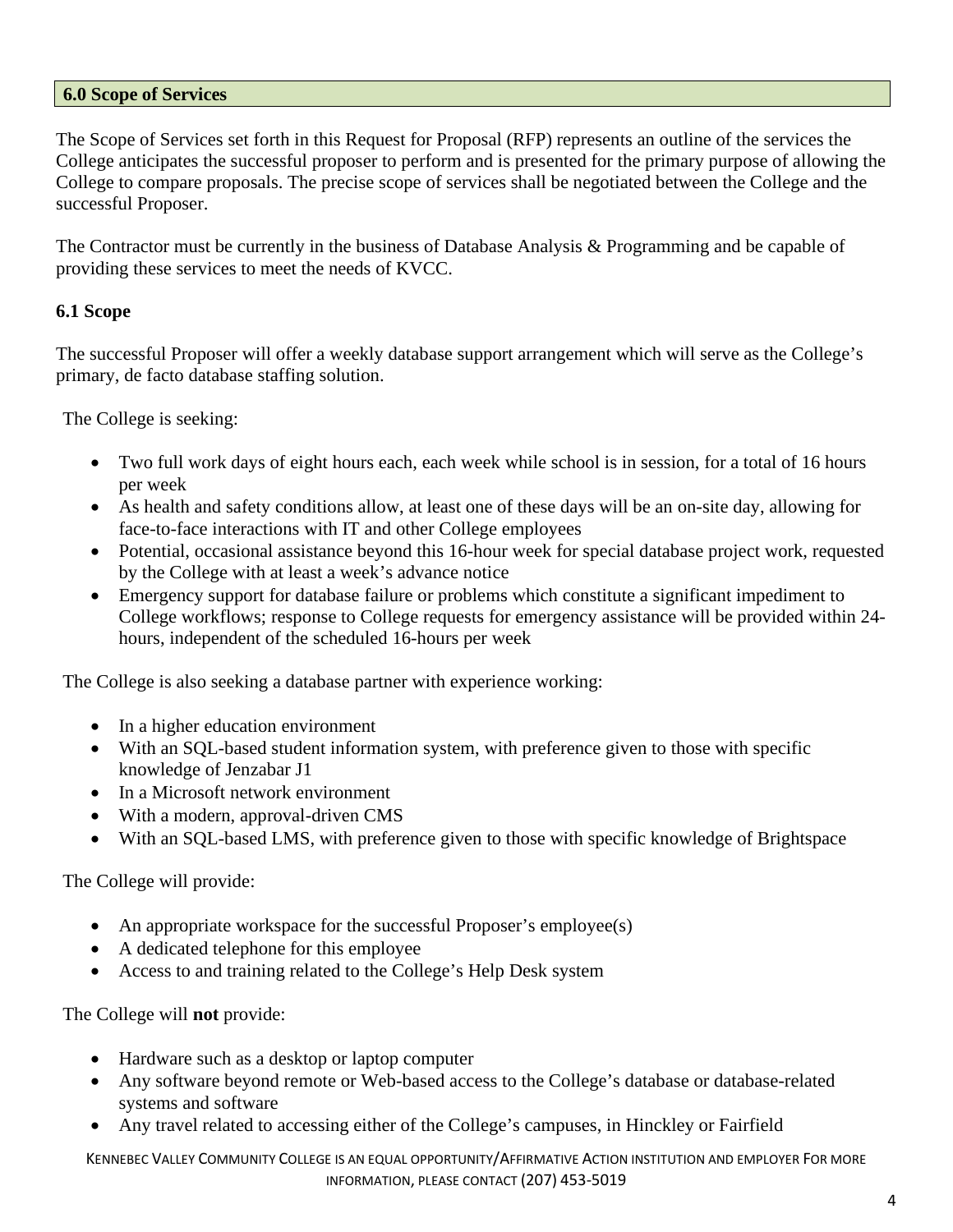The successful Proposer will also:

- Have the capacity to begin this work by **July 1, 2021**
- Provide proof of insurance required and stipulated in the Maine Community College System Contract
- Provide the contact information for three business references for this type of work
- Ensure that all applicable federal laws and laws of the State of Maine are adhered to at all times

### <span id="page-5-0"></span>**7.0 Contractor's Insurance**

<span id="page-5-1"></span>The Contractor shall maintain throughout the term of the agreement general liability insurance to insure against all claims of bodily injury or death, and property damage, arising out of work performed under this agreement. Such insurance shall provide coverage in an amount not less than \$1,000,000 per occurrence and shall list KVCC as an added insured Contractor shall also maintain worker's compensation insurance in amounts required by state law.

#### **8.0 Interpretation of Contract Documents**

No oral interpretation will be provided to any bidder as to the meaning of the specifications or other contract documents. Every request for such interpretation shall be made in writing at least three (3) or more days before the proposal due date and submitted to:

Kevin Casey Dean of Technology & CSO Kennebec Valley Community College 92 Western Avenue Fairfield, ME 04937

or via email at [kcasey@kvcc.me.edu](mailto:kcasey@kvcc.me.edu)

Any interpretation made to a bidder will be issued in the form of an addendum to the contract/bid documents which, if issued, shall be sent as promptly as practicable to all persons to whom the specifications have been issued. All such addenda shall become part of the contract/bid documents.

#### <span id="page-5-2"></span>**9.0 Bid Review and Evaluation**

The College reserves the right to reject all proposals, to waive any informalities and technicalities, and to solicit and re-advertise for new proposals, or to abandon the project in its entirety. The College reserves the right to make the award to that proposer who, in the opinion of the College, will be in the best interest of and/or the most advantageous to the College.

1. Evaluation Method

- A. Technical ability to meet the outlined specifications
- B. Cost/hourly rate
- C. Proposer's project approach, experience and reference input

## <span id="page-5-3"></span>**10.0 Preparation of Bids**

KVCC seeks the proposal that meets the specifications noted in this RFP. KVCC will review all proposals. The bidder shall include with the proposal any terms and conditions specific to their proposal.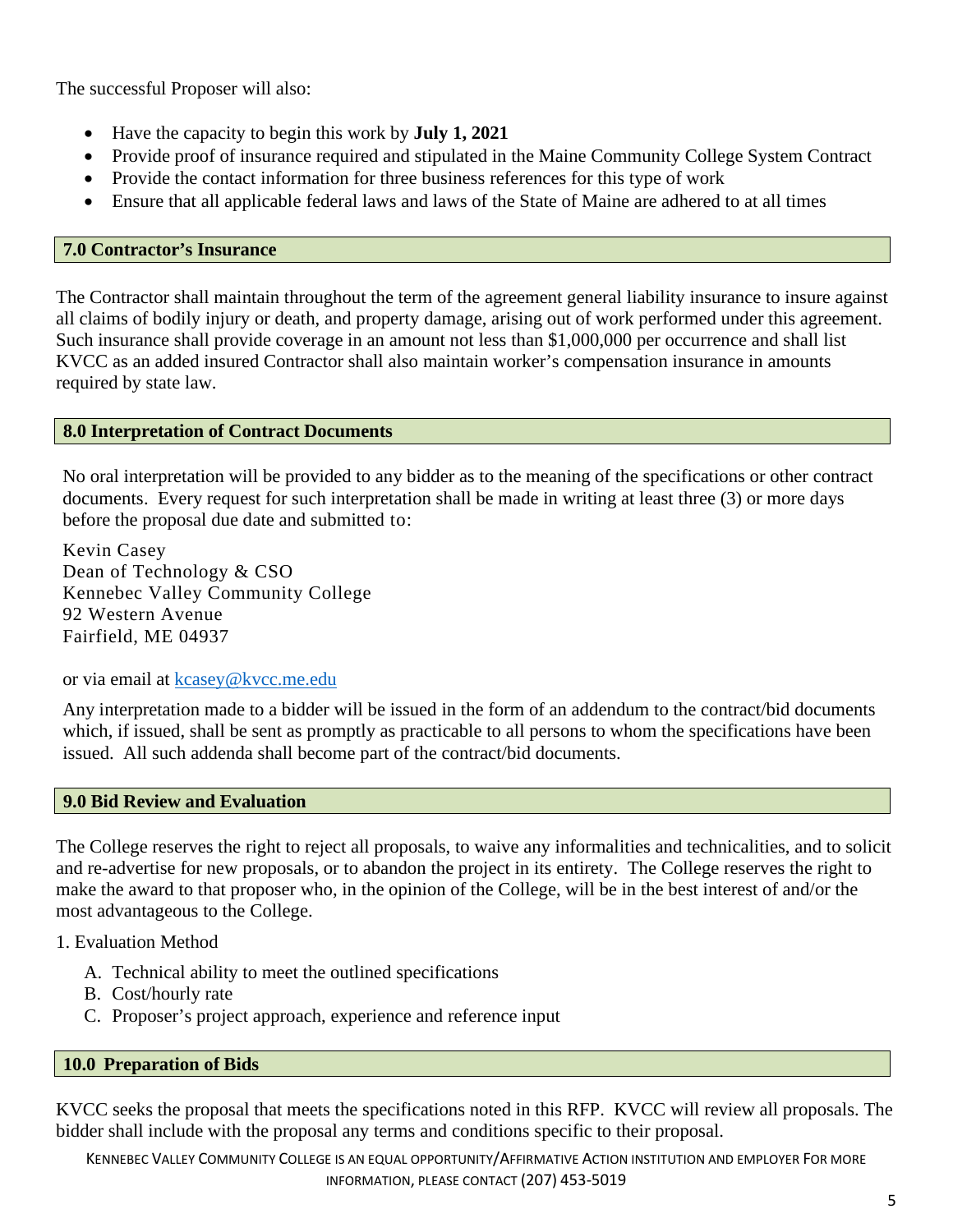Each valid proposal shall include:

- The contractor's name(s)
- Contact information (Address, phone, Fax, Email)
- Company quote with detailed specifications and pricing
- Company specific terms and conditions

### <span id="page-6-0"></span>**11.0 Withdrawal of Bids**

All proposals must be valid for at least thirty (30) days after the proposal due date, after which time proposals shall expire unless the proposer had been notified and agrees to an extension.

KVCC reserves the right to modify or withdraw this invitation, to reject any or all proposals, and to terminate any subsequent negotiations at any time. KVCC also reserves the right to choose the proposal that best meets the needs of its facility and training programs.

#### <span id="page-6-1"></span>**12.0 Taxation and Compliance**

Maine Community College System d/b/a Kennebec Valley Community College is an educational institution organized under the laws of the State of Maine and so its purchase of goods is exempt from state, federal, and local sales and use taxes. The successful bidder agrees to comply with all applicable federal, state and local statutes, laws, codes, rules, regulations, ordinances and orders in the performance of the Contract.

#### <span id="page-6-2"></span>**13.0 Standard Terms and Conditions**

## **NOTICE TO VENDORS AND BIDDERS: STANDARD TERMS AND CONDITIONS APPLICABLE TO ALL MCCS CONTRACTS**

The following standard contracting terms and conditions are incorporated and shall become a part of any final contract that will be awarded by any college or other operating unit of the Maine Community College System (collectively "MCCS"). These terms and conditions derive from the public nature and limited resources of the MCCS.

## **MCCS DOES NOT AGREE TO:**

- 1. Provide any defense, hold harmless or indemnity;
- 2. Waive any statutory or constitutional immunity;
- 3. Apply the law of a state other than Maine;

4. Procure types or amounts of insurance beyond those MCCS already maintains or waive any rights of subrogation;

- 5. Add any entity as an additional insured to MCCS policies of insurance;
- 6. Pay attorneys' fees; costs, including collection costs; expenses or liquidated damages;
- 7. Promise confidentiality in a manner contrary to Maine's Freedom of Access Act;
- 8. Permit an entity to change unilaterally any term or condition once the contract is signed;
- 9. Automatic renewals for term(s) greater than month-to-month;
- 10. Limitations on MCCS' recovery of lawful damages incurred as a result of breach of the contract;
- 11. Limitation of the time period under which claims can be made or actions brought arising from the contract;
- KENNEBEC VALLEY COMMUNITY COLLEGE IS AN EQUAL OPPORTUNITY/AFFIRMATIVE ACTION INSTITUTION AND EMPLOYER FOR MORE INFORMATION, PLEASE CONTACT (207) 453-5019 12. Vendor's terms prevailing over MCCS' standard terms and conditions, including addenda; and